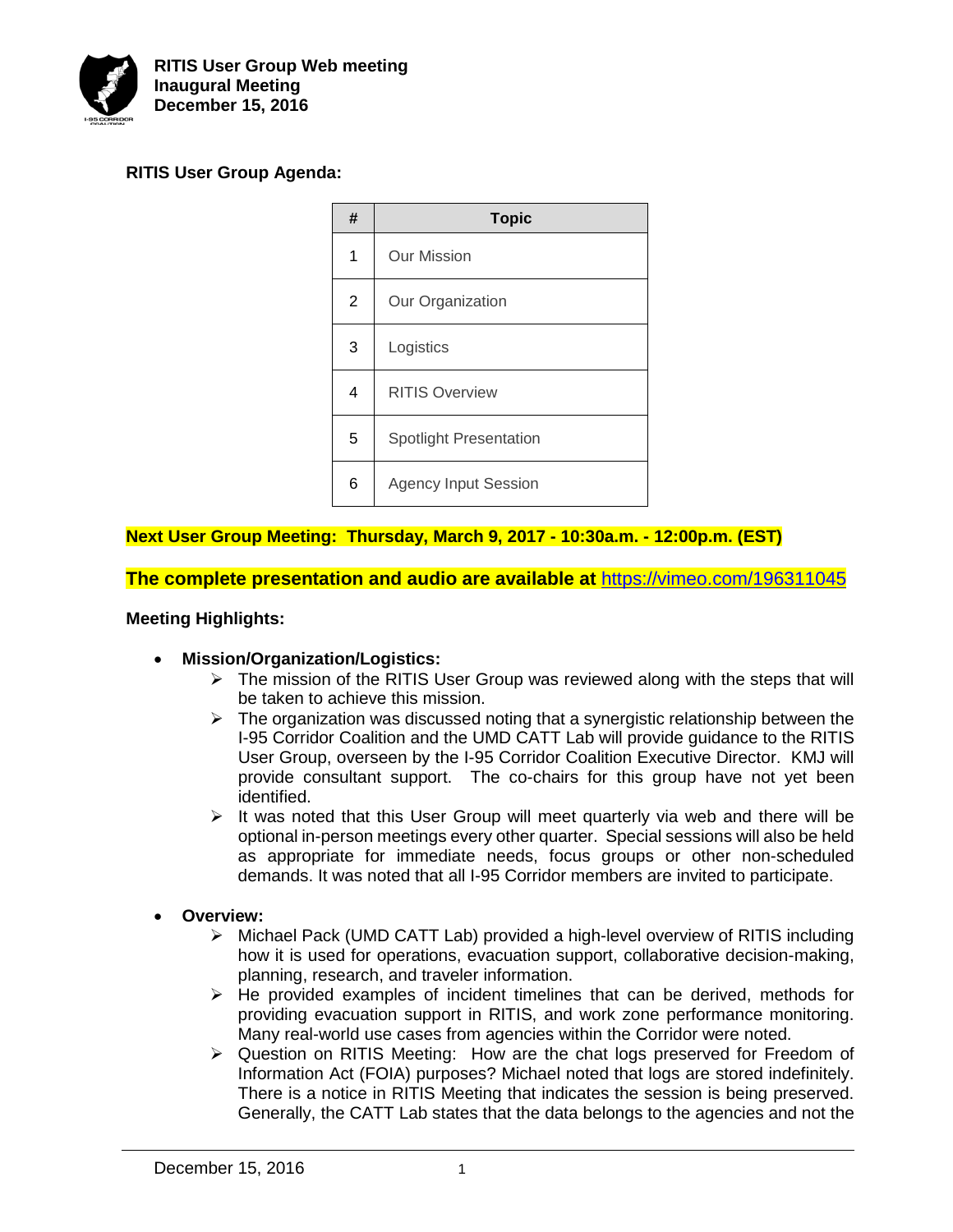

CATT Lab. They would refer any requests for information back to the appropriate agency.

- **Spotlight Presentation – Using RITIS for Regional Traffic Management:**
	- $\triangleright$  Taran Hutchinson, MATOC Facilitator, provided presentation on how MATOC is currently using RITIS.
	- He demonstrated how *RITIS Meeting* (a collaborative decision tool) is used by MATOC to streamline their coordination efforts related to severe weather events and major traffic incidents. Michael noted that RITIS Meeting is run through the user's native browser and nothing needs to be installed on the user's computer.
- **Agency Input Session:** Michael Pack (MLP) led this session, answering questions from meeting participants. The following is a summary of the questions and responses.
	- **Enock Mtoi (Florida Turnpike): Do you have plans to provide applications for lane closure assessment?** MLP noted that some agencies have requested that RITIS be able to assess the impact of multiple lane closure requests in a given area. CATT Lab has not begun work on this functionality. They are developing a list of possible features/functionality and are looking for agency input.
	- *Subsequent to the meeting* it was noted that there are several tools within RITIS that assess lane closures after the fact; however, there is no existing tool in RITIS that does this pre-emptively. The developers of RITIS are currently working on several "what-if" scenario planning tools for lane closures, permitting, work zones, and even larger scale regional development projects. This is in collaboration with other researchers at the Delft University of Technology in the Netherlands and Lei Zhang at the National Transportation Center at UMD. These tools are 9-12 months away from production.
	- **Denise Markow (I-95 CC): How can non-users get access to RITIS?** MLP explained how to get access to RITIS. Go to [www.ritis.org](http://www.ritis.org/) then "request an account" and complete the pop-up form using your agency email address. Verification of your information may take  $1 - 2$  days and then the CATT Lab will get back to you with your credentials to log into RITIS. Note that RITIS access is intended for public agencies and is not provided to the private sector unless they are directly supporting an agency who gives permission for access to be granted.
	- **Melissa Ackert (Florida DOT): How do you see RITIS fitting into an ICM program and Decision Support System?** Depends on the nature of your ICM program. There are two programs that RITIS support. In one case RITIS is acting as the Decision Support System for their ICM deployment and in the other case RITIS is a data source only and explained the difference.

*Subsequent to the meeting,* it was noted that all ICM programs and DSS need data aggregation and fusion. The RITIS Platform is the leading transportation data fusion platform available, and several states have leveraged it both directly and indirectly for various ICM and DSS applications. *Indirectly* means that the agency (or  $3<sup>rd</sup>$  party) leveraged RITIS APIs or other data feeds to bring data into an external ICM/DSS platform. *Directly* means that the agency or 3rd party paid to have DSS capabilities and/or ICM functionality built directly into RITIS. If FDOT or any other agency wants to know more specifics about how this works, please send MLP [\(PackML@umd.edu\)](mailto:PackML@umd.edu) an email.

 **Harun Rashid (Northern Virginia Transportation Authority): Asked if there are any particular examples of the RITIS platform being used in a long-range travel demand forecasting application?** Yes, several agencies are using some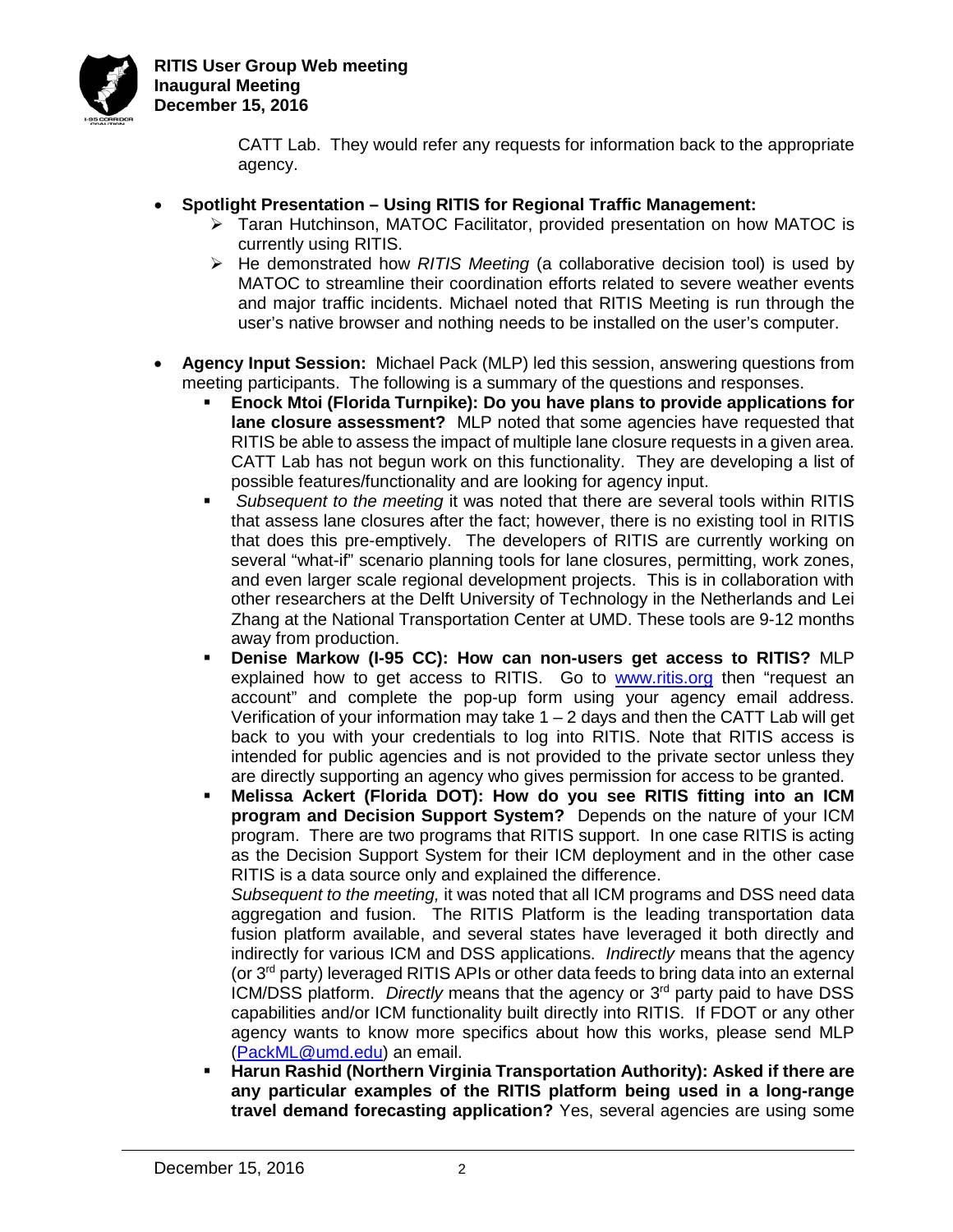

**RITIS User Group Web meeting Inaugural Meeting December 15, 2016**

> of the analytics tools to extract data and PMs to drive other models. Contact MLP and he can connect you with agencies using RITIS in this way so you can get more details.

- **Is any ICM site currently using RITIS?** Yes, Maryland is working on an ICM deployment. CATT Lab has not been part of the model ICM deployments in Dallas and San Diego, RITIS was the data aggregator and the RITIS tools were used to evaluate the effectiveness and efficiency of those platforms.
- **T.J. Bathras (MDTA): Do you need special access to get delay costs?** MLP noted that an agency needs to be providing CATT Lab with probe data (from TomTom, INRIX, HERE, or Bluetooth deployments) to make the User Delay Cost work. Please send MLP [\(PackML@umd.edu\)](mailto:PackML@umd.edu) an email and they will check into your agency and your ability to produce these items.
- **Ed Azimi (Virginia DOT): Noted that VDOT has a program that calculates user cost due to lane expansion or closure.** A link to this program was requested.
- **Julie Kottamala (Loudoun County, VA): The traffic trend maps look really useful but how do we get data for inside roads (parkways and boulevards)?**  MLP noted that if her agency has sensor data on these arterials, the CATT Lab can integrate it. Otherwise, the CATT Lab can reach out to  $3<sup>rd</sup>$  party data providers to see if they have data for these roads. The CATT Lab is limited in what they can show by what data is provided to them. Please send MLP [\(PackML@umd.edu\)](mailto:PackML@umd.edu) an email with the roads where data is desired and the CATT Lab can check to see if there's any data on those arterials. He noted that it is possible that the data is already there, but it was just not turned on for that particular graphic.
- **Serena Liu (MDTA): Is there any training available for how to use RITIS?** To pull various reports and maps? MLP stated that training is definitely available. The CATT Lab offers free training through monthly webinars. They can also do on-site training if your agency can gather a large enough group together to make travel worth it. Please send MLP [\(PackML@umd.edu\)](mailto:PackML@umd.edu) an email and he will set it up.
- **Patrick Lucas (Fairfax County Police): Could use some help looking at our crash data for the Tyson area. Who or how do we request assistance and are there fees or costs for this?** *Subsequent to the meeting,* MLP reached out to Patrick Lucas directly and provided one-on-one assistance. If others need help, please contact MLP or send a request to [support@ritis.org](mailto:support@ritis.org)

## **ACTION ITEMS**:

| # | <b>Action Item</b>                                                                                             | Whom                                  | <b>Status</b>                |
|---|----------------------------------------------------------------------------------------------------------------|---------------------------------------|------------------------------|
|   | Identify potential co-chairs for the RITIS User Group.                                                         | $I-95$ CC &<br><b>UMD CATT</b><br>Lab | Ongoing                      |
| 2 | Complete on-line survey regarding the inaugural RITIS<br>User Group meeting and plans for subsequent meetings. | Participants<br>and Invitees          | Conducted in<br>January 2017 |
| 3 | Send out a list of future RITIS features for User Group<br>members to review and prioritize.                   | <b>CATT Lab</b>                       | Upcoming                     |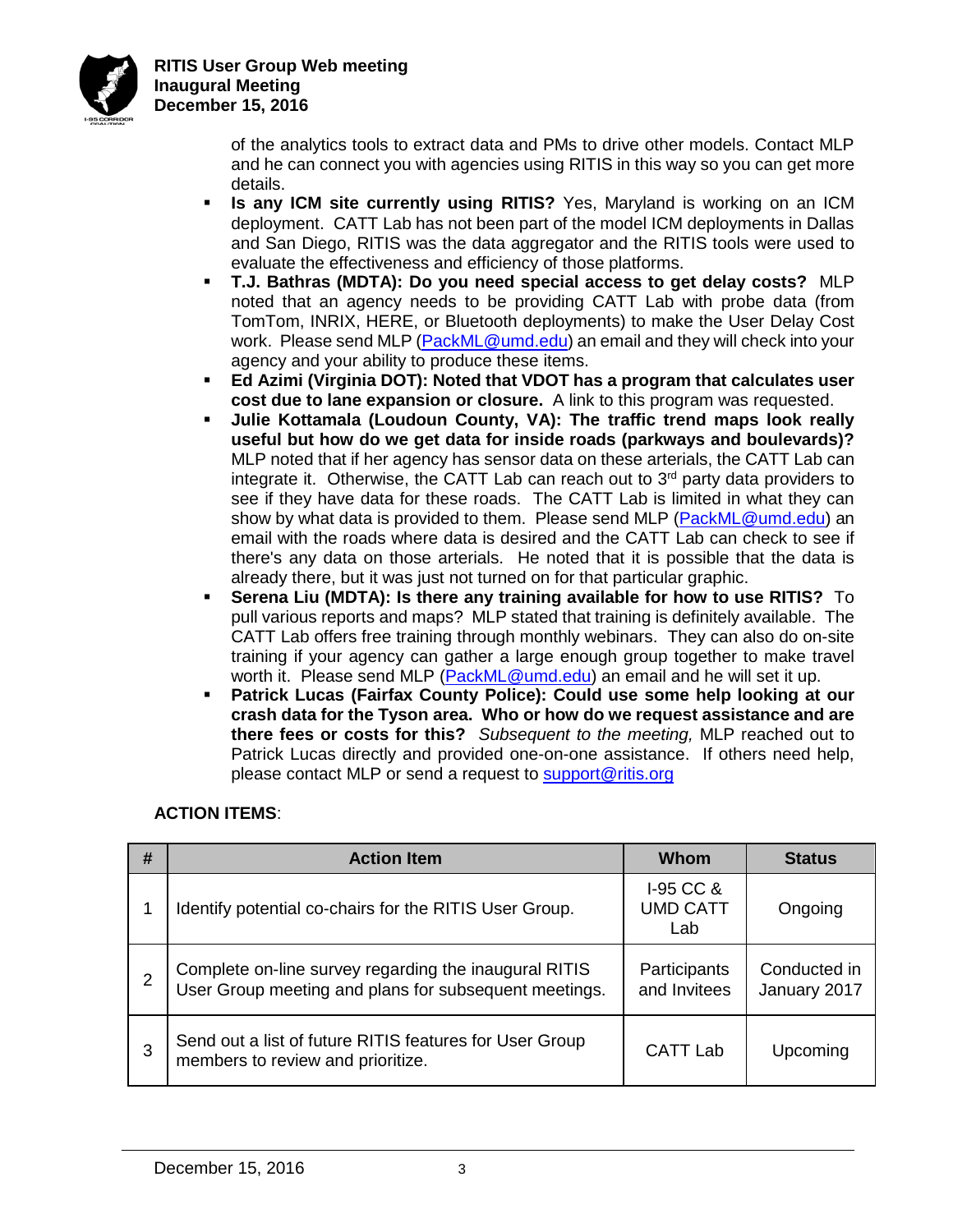

## **QUESTIONS**:

RITIS General Questions - Denise Markow, I-95 Corridor Coalition TSMO

- 301.789.9088
- dmarkow@i95coalition.org

RITIS Technical Support

• [support@ritis.org](mailto:support@ritis.org) (emails go to 10 developers and Michael Pack)